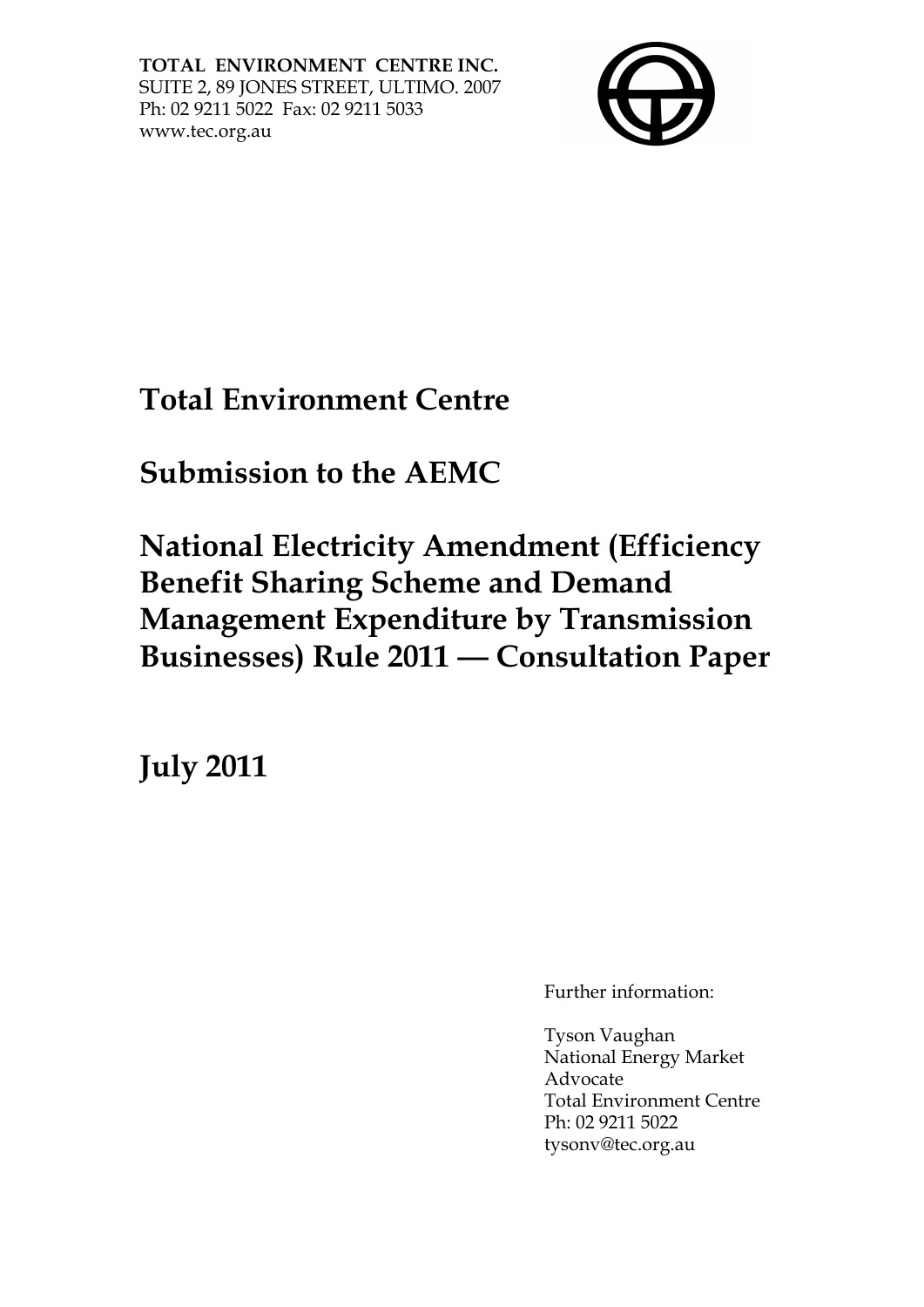## **Introduction**

The purpose of an Efficiency Benefit Sharing Scheme is to incentivise NSPs to spend less opex than that allowed in the current revenue reset. It allows them to retain and carry forward the difference between its actual and forecast opex in any year of a regulatory period for five years following the year in which the efficiency gain or loss is incurred. In principle, this approach encourages NSPs to operate at the level of opex that is most economically efficient, thereby reducing costs for consumers and satisfying the National Electricity Objective.

This rule change seeks to avoid penalising TNSPs who decided to use demand management expenditure as a means of efficiently deferring capex in the previous regulatory period. It requires the AER to, when designing and implementing the EBSS, consider the possible effects of the scheme on a TNSP's incentives for the implementation of non-network alternatives, potentially segregating out of opex EBSS allowances relating to non-network solutions. This additional requirement upon the AER increases the likelihood that TNSPs will undertake economically efficient demand-side projects under opex in principle and removes one of the barriers to DSP in the NEM.

## **TEC's Support for this Rule Change**

Even though recent decisions by the AER on the EBSS may suggest that it may already exclude non-network alternative opex from the scheme in some TNSP determinations, TEC believes this rule change must be made. In principle, this rule change will increase consistency between determinations for different TNSPs, align the determination requirements for TNSPs with that of DNSPs, and increase the likelihood that demand management is segregated from opex under the EBSS, and increase the potential for economically efficient investment by TNSPs.

As TEC has previously advocated for the segregation of demand-side participation from opex under the EBSS, we are pleased that the MCE has initiated this rule change and commend the AEMC for highlighting it.

#### **Barriers to DSP and Limitations of the EBSS**

The fundamental problem with an EBSS is that any program that is included under opex (like demand management and energy efficiency) which can also be addressed by a program included under capex (like network augmentation) provides an incentive to invest in supply-side over demandside solutions.

The basis for such an observation is that the opex allowance excludes any profit for an NSP, after the 5 year EBSS period, whereas a capex solution has embedded within it a profit element both from the sale of access to its network and the rate of return on capital used for a network solution. As the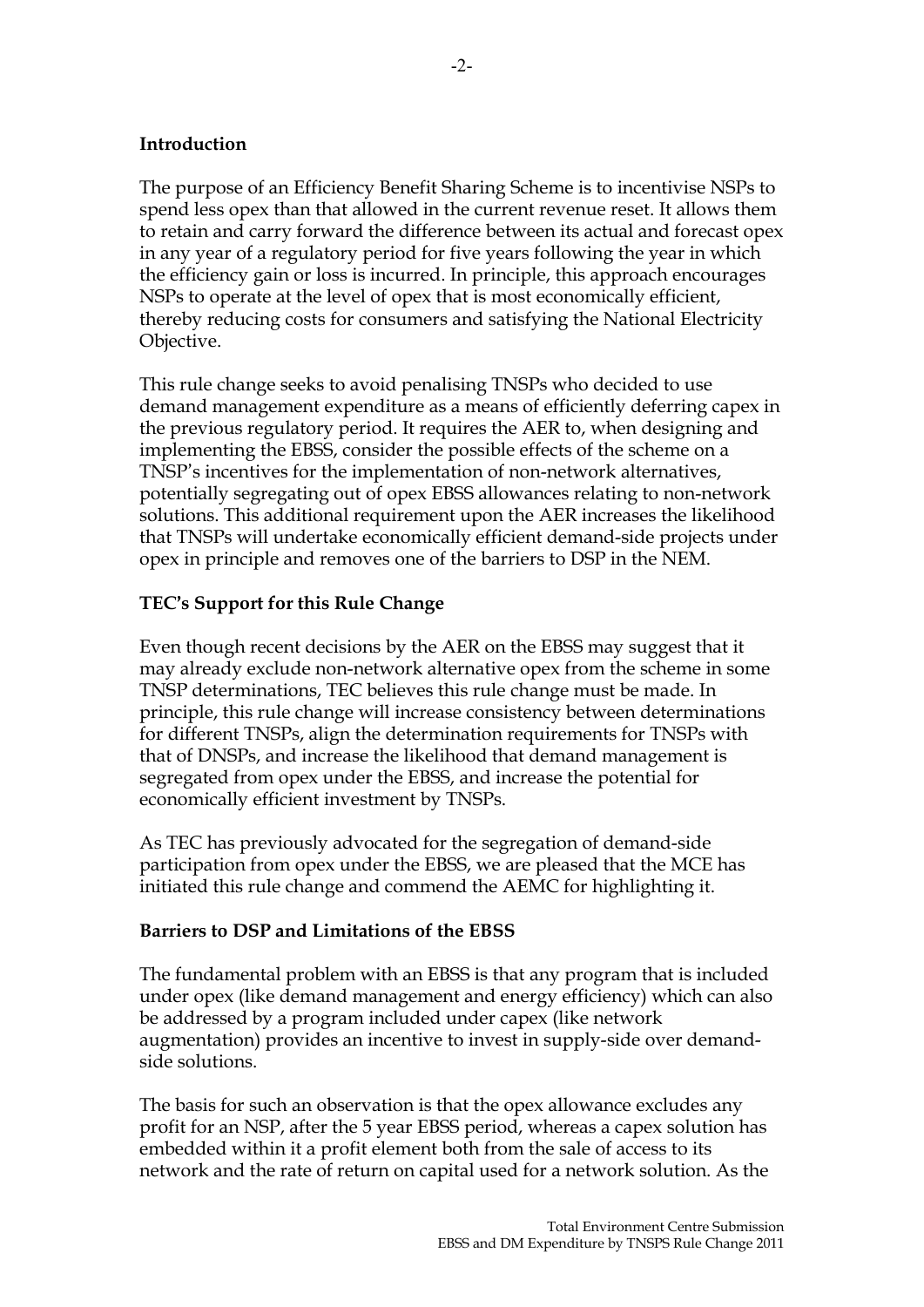EBSS rewards a NSP for reducing its opex below that allowed for in the revenue reset, a solution which reduces opex increases profit. As increased capex also rewards the NSP, there is no countervailing pressure on the NSP to find an opex solution for a network need.

This is partially recognised by the MCE in the details of the rule change request: "the MCE states that the interaction of the application of the EBSS to opex and the ability to carry forward actual capital expenditure (capex) to the asset base in future periods may distort the incentives between building additional network infrastructure and contracting for demand management as an efficient non-network alternative solution."

This rule change request seeks to address this problem by requiring the AER to consider "the possible effects of the EBSS on incentives for the implementation of non-network alternatives."

In addition, Clause 6A.6.5(b) states:

*In developing and implementing an efficiency benefit sharing scheme, the AER must have regard to:* 

- *(1) the need to provide Transmission Network Service Providers with a continuous incentive (that is equal in each year of any regulatory control period) to reduce operating expenditure;*
- *(2) the desirability of both rewarding Transmission Network Service Providers for efficiency gains and penalising Transmission Network Service Providers for efficiency losses; and*
- *(3) any incentives that Transmission Network Service Providers may have to inappropriately capitalise operating expenditure.*

This Clause and this rule change request to amend it both seek to address the capitalisation of operating expenditure and the consequent bias towards supply-side solutions in the NEM. However, in practice, the discretion that the AER has to consider the economic efficiency of NSP investments and the transfer of opex to capex is far more limited. With or without the implementation of this rule change request, there exist many flaws in the NER which provide incentive for NSPs to game the system and invest in less efficient network solutions over more efficient non-network solutions:

• The ex-ante approach to capex in the BB provides an active incentive for the NSP to find supply-side solutions: the higher the level of capex and the higher the rate of return determined, ceteris paribus, the higher the incentive for the NSP to invest in network solutions. The lack of an ex-post approach to capex provides no oversight to ensure that NSP has undertaken the most economically efficient project in order to supply electricity services to its customers. In addition, NSPs have the potential to overspend their allowed capex and carry this over into the next determination period.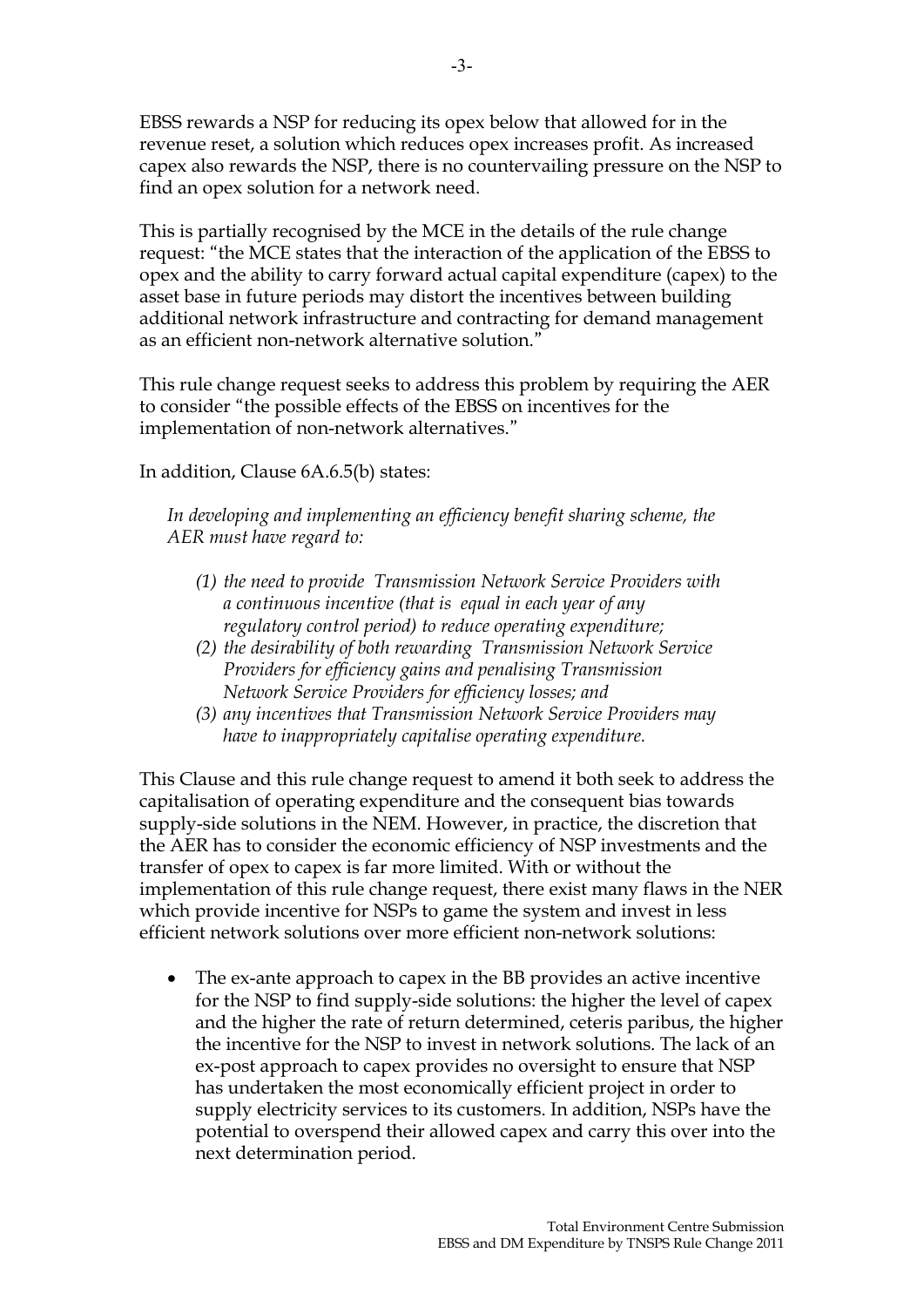- The level of scrutiny that network proposals face can be decreased by NSPs through the submission of increasingly lengthy and complex engineering reports, as the AER and state regulators such as IPART face very tight timeframes and resource barriers during determinations.
- The AER is unable to use their own 'best-practice' benchmarks for economic modelling during revenue determinations (except in Victoria). Instead, it must rely on the modelling provided by NSPs in their proposals, which, as described by Mr. Reeves, "are at the top of, or beyond, what could be considered a range that 'reasonably reflects' the required expenditure".
- Based on past determinations, if the AER blocks unreasonable revenue proposals there is about a 60% likelihood that they will be approved if they are referred to the Competition Tribunal, effectively neutering any power held by the AER to block inflated proposals by monopoly network companies.
- The NER require formal demonstration for only a small component of an NSP's capex business program because of the high triggers for the Transmission and Distribution Regulatory Impact Tests.
- The AER must include all capex incurred in the asset base for a NSP, even if these costs are unnecessary, imprudent or economically inefficient.
- Capex projects which are contingent at the time of a reset can be added to the allowed revenue post-reset, even if the ex ante capex allowance has not been used.

TEC agrees with AER Chairman, Andrew Reeves, that "as it stands, the current regime provides network businesses with incentives to submit revenue proposals that are at the top of, or beyond, what could be considered a range that 'reasonably reflects' the required expenditure". Similarly, in its *Final Report on Changes in Regulated Electricity Retail Prices from 1 July 2011,*  NSW IPART said it was "concerned that the cumulative effect of the economic regulation aspects of the NER skews the AER's decisions towards higher prices and potentially inefficient outcomes."

IPART said that in its view, the current regulatory framework:

- "may constrain the AER's ability to apply what it considers to be the best estimate of the efficient operating and capital costs;
- "may provide strong incentives for network business to invest capital in the network because the prescriptive requirements of the NER may lead to excessive returns;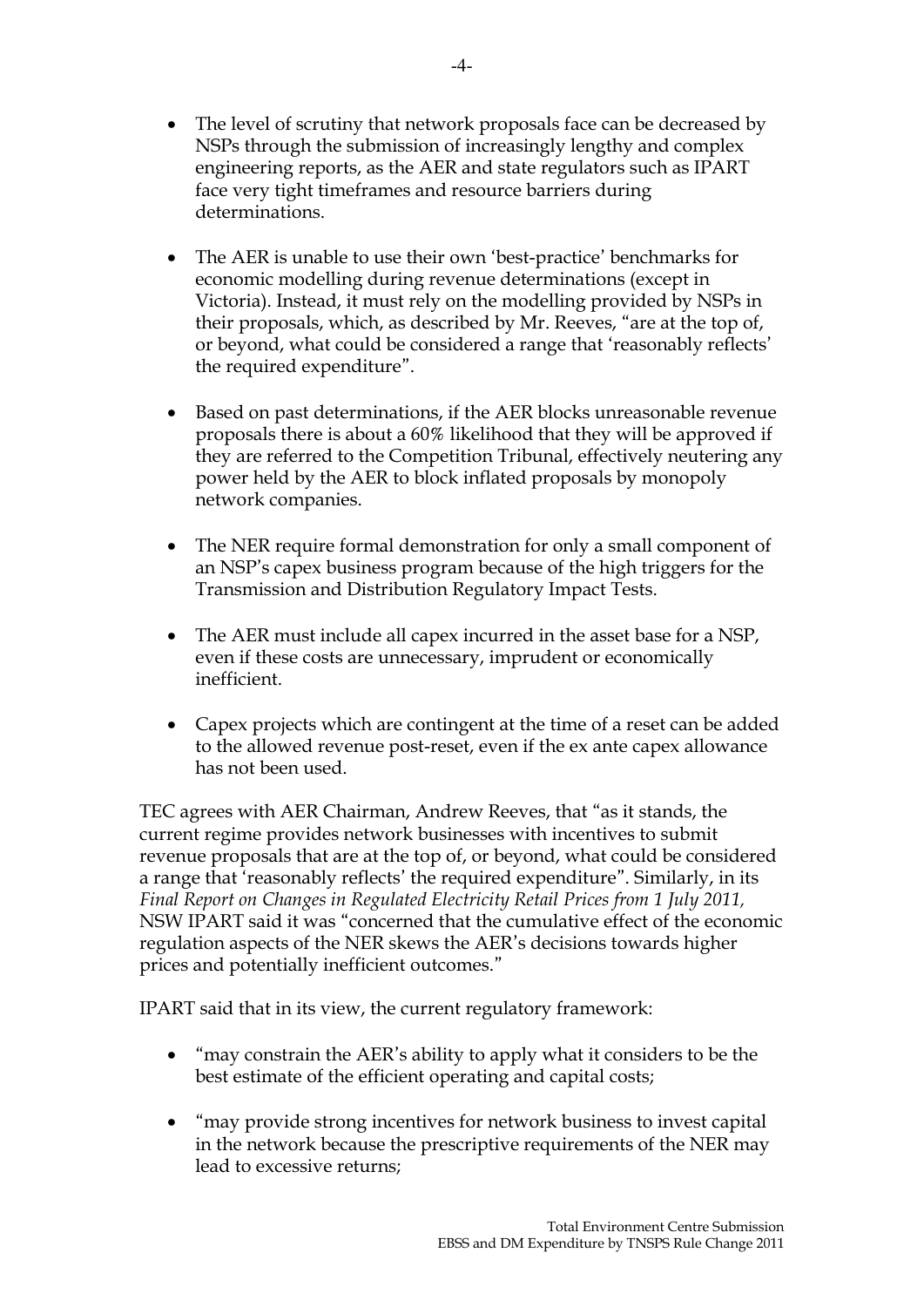- "allows the businesses to earn a return on all capital invested regardless of its efficiency and prudency, by requiring the AER to roll all capital expenditure into the asset base without any ex post review; and
- "provides opportunities for the businesses to target particular issues through the appeal process."

TEC asserts that this is not merely the view of IPART, but the reality of economic regulation of the NEM. We reject the position held by the MCE and the AEMC that the NER "does not materially bias against the use of DSP". While the Rules do not *explicitly* bias against the use of DSP, there are multiple elements of the current Rules framework which *significantly* bias supply-side network solutions over demand-side non-network solutions.

TEC agrees with the MCE that this rule change is necessary and must be implemented if it is to begin to correct the bias towards supply-side projects in the NEM. However, it is unlikely that this rule change request, if implemented, will result in any material increase in demand-side participation. Particularly strong evidence for this is that the elements of this rule change already exist in the Rules for the Economic Regulation of Distribution Service, and demand-side participation in distribution networks remains extremely sub-optimal.

If this rule change request is implemented, it should not be regarded as a comprehensive redress of the bias against demand-side participation in favour of network solutions, either by itself or in conjunction with the other rule change requests initiated by the MCE as a result of the AEMC's Final Report on the Stage 2 Review of Demand Side Participation in the National Electricity Market. The problem this rule change attempts to address – the penalisation of TNSPs who implemented demand management in the previous regulatory period – is really a minor barrier to DSP in the NEM when considered against the number and strength of the barriers listed above.

This rule change request, therefore, is one step in the journey toward optimal demand-side and supply-side participation in the NEM, and we look forward to working with the AEMC on addressing the remaining issues as part of The Power of Choice – Stage 3 Review of Demand-side Participation in the NEM.

We address the questions asked in the consultation paper below.

## **Does the current EBSS as implemented by the AER create a material disincentive for TNSPs to undertake efficient non-network alternative expenditure?**

The current EBSS as implemented by the AER may create a material disincentive for TNSPs to undertake efficient non-network alternative expenditure, as the AER has not consistently recognised the scheme's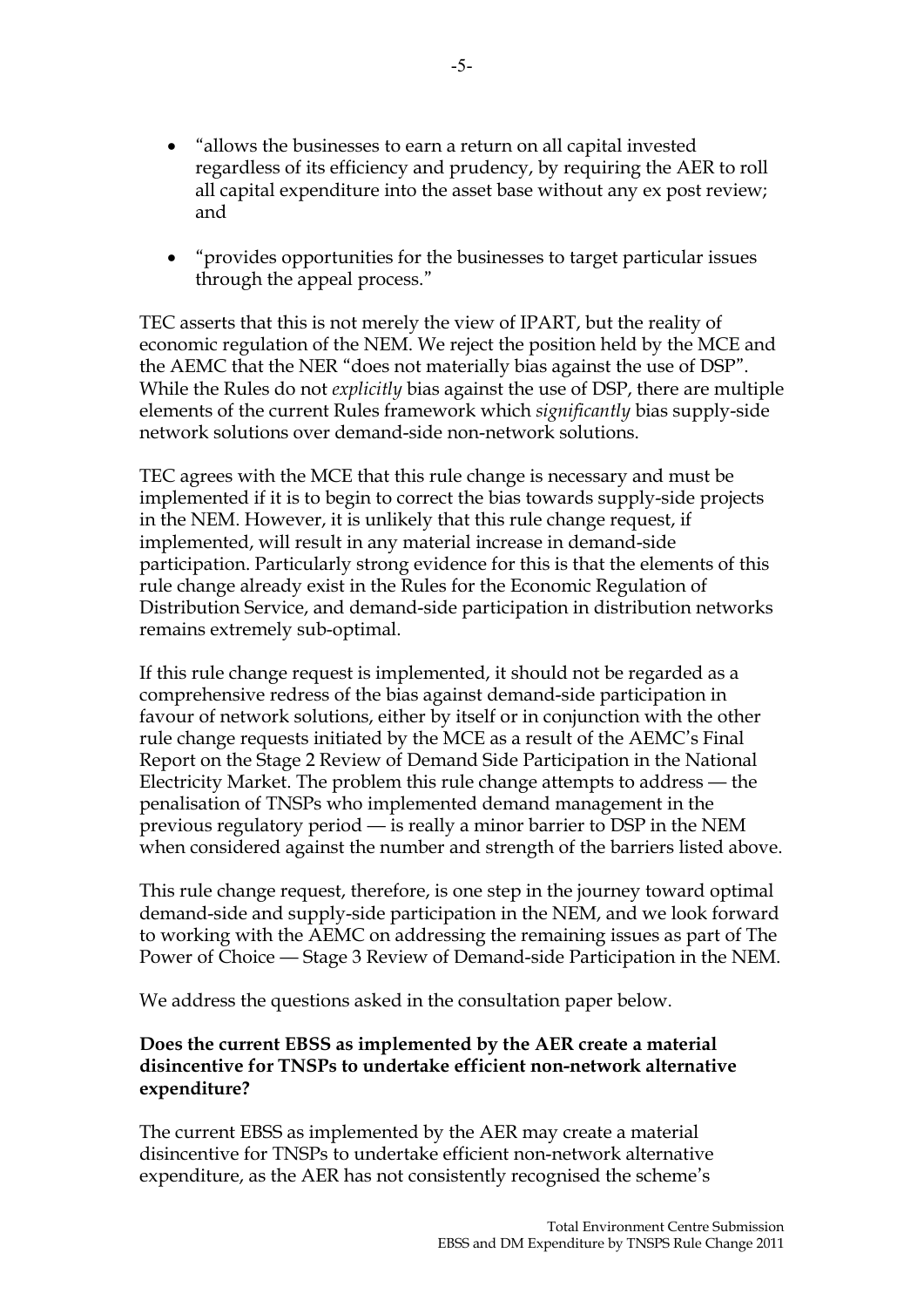incentive effect across all TNSPs. The rule change request should address this inconsistency, in principle. However, the barriers outlined in this submission provide far greater material disincentive to undertake efficient non-network alternative expenditure and weaken the power of the EBSS and the AER to ensure economically efficient investment.

# **What types of demand management expenditure and other forms of DSP related expenditure undertaken by TNSPs can be characterised as nonnetwork alternative expenditure?**

Total Environment Centre interprets non-network alternative expenditure and elements of demand-side participation as 'actions which change the demand on an electricity system'. If evidence can be provided that a particular initiative lowers demand on a network, is cheaper than or equal to the cost of investing in network solutions, and provides satisfactory reliability and security of supply, then it should be excluded from opex under the EBSS.

Non-network alternative expenditure can therefore include, but should not be limited to:

- distributed generation, including standby generation and cogeneration;
- demand response;
- energy efficiency;
- power factor correction;
- integrated demand-side management projects;
- direct load control;
- fuel substitution;
- interruptible loads;
- load shifting;
- pricing initiatives, including time of use or demand-based tariffs; and
- 'smart grid' technologies.

# **Should the AER have flexibility and discretion in determining what types of expenditure can be classified as non-network alternative expenditure?**

TEC agrees that it is difficult to develop an exhaustive list of non-network alternative expenditure – the cost elements that can properly be excluded from the scheme's operation. Under the above definition, demand-side could encompass a wide spectrum of activities, from behaviour change resulting from the implementation of an environmental management system to load shedding. In addition, while the above list of demand-side projects can both satisfy the NEO and lead to environmental and social outcomes, not all of them may be appropriate or possible for TNSPs to implement.

The AER should have the flexibility and discretion to determine what types of expenditure can be classified as non-network alternative expenditure given that encompasses such a wide range of activities, and given they are regulating monopoly companies who have great incentive to game the